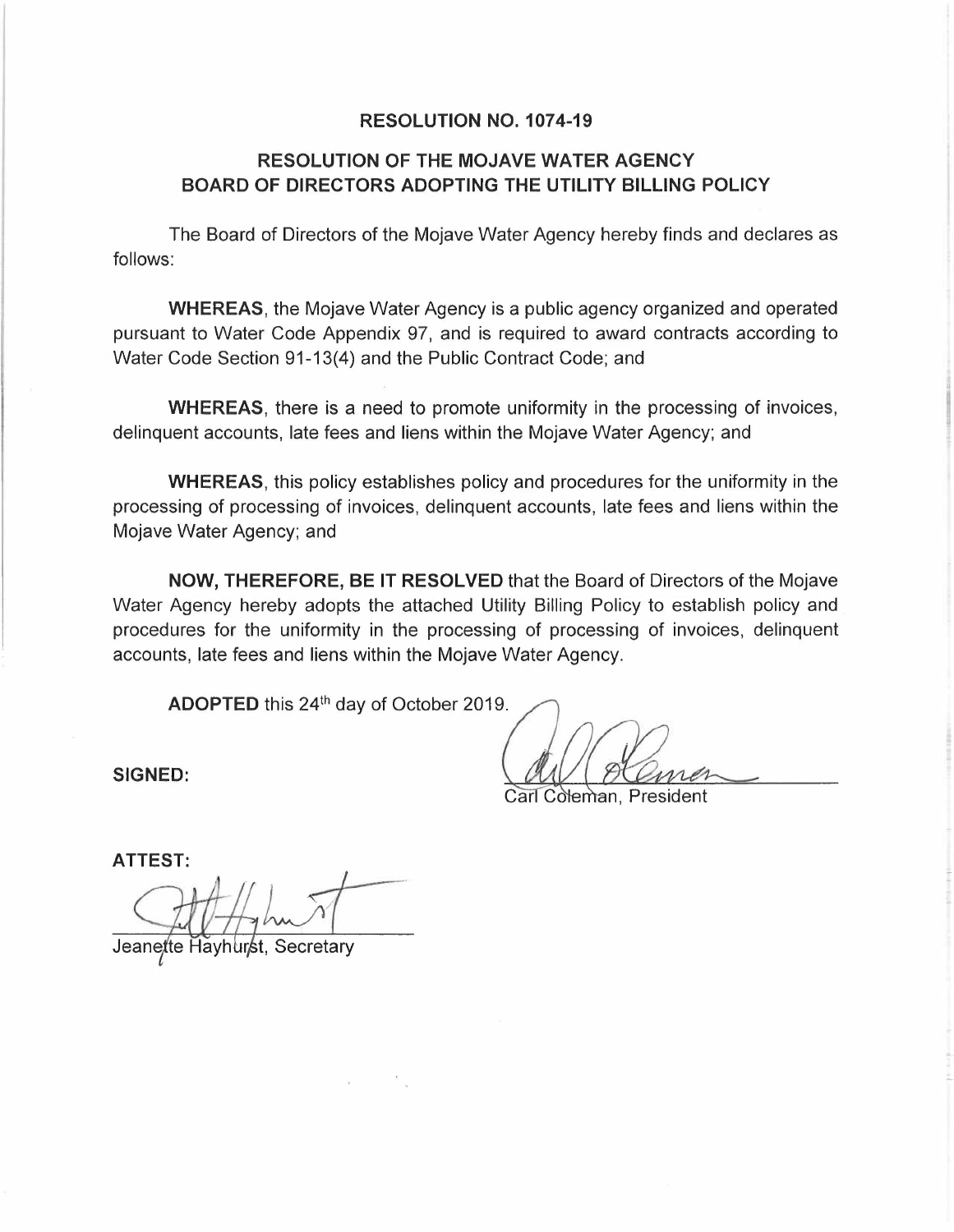

# WATERMASTER

## UTILITY BILLING POLICY & PROCEDURES

Adopted 10/24/2019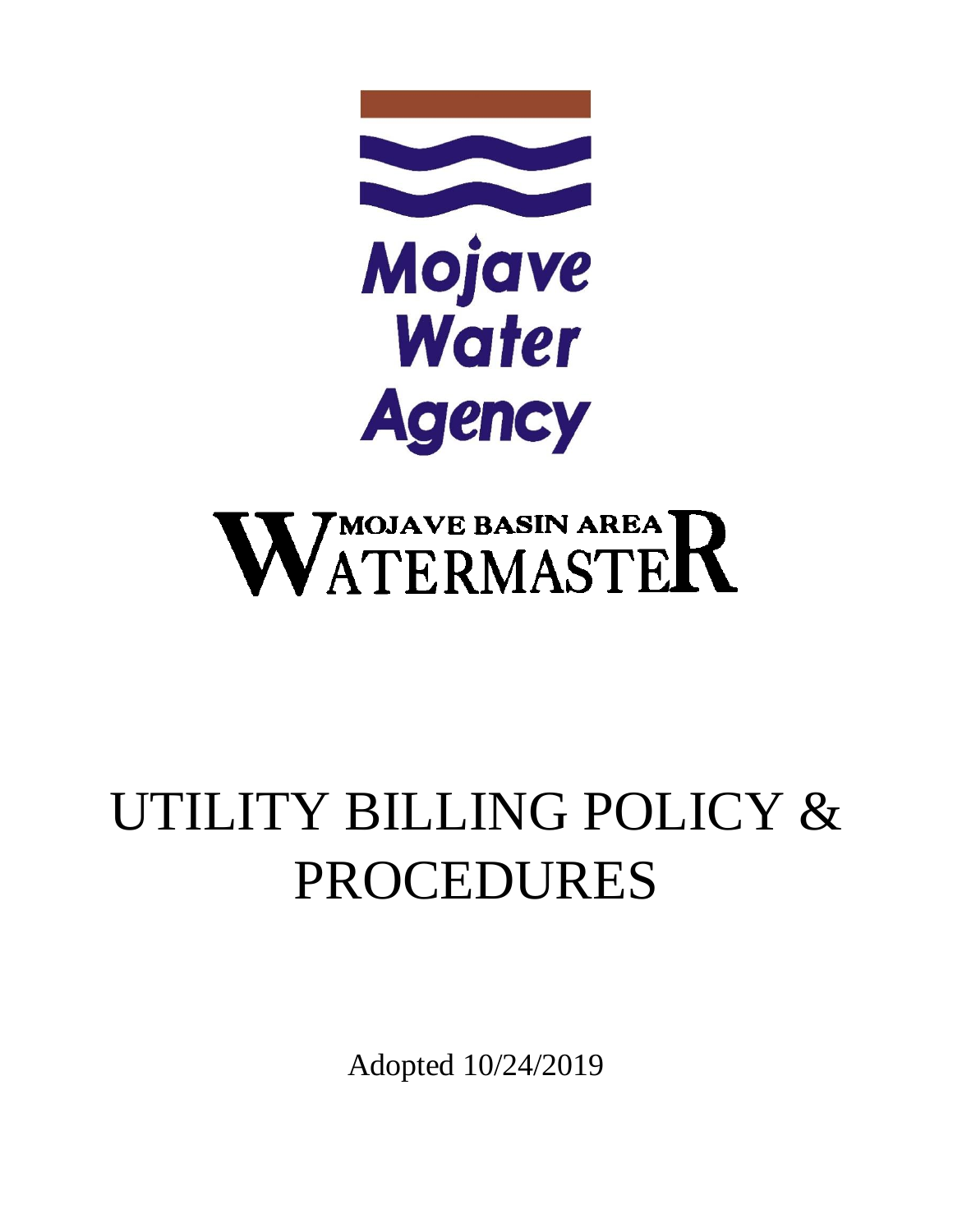### **TABLE OF CONTENTS**

#### **SECTION PAGE NO.**

| 1.0 | <b>INTRODUCTION</b>                                                                                                                                                                                                                                                                                                                                                                                                      | 3              |
|-----|--------------------------------------------------------------------------------------------------------------------------------------------------------------------------------------------------------------------------------------------------------------------------------------------------------------------------------------------------------------------------------------------------------------------------|----------------|
| 2.0 | RATE ORDINANCE, POLICY OR RESOLUTION                                                                                                                                                                                                                                                                                                                                                                                     | 3              |
| 3.0 | <b>BILLING CYCLE - MOJAVE WATER AGENCY</b>                                                                                                                                                                                                                                                                                                                                                                               | 3              |
| 4.0 | 3.1<br>Meter Reading<br><b>Billing Period</b><br>3.2<br><b>Delinquent Accounts</b><br>3.3<br>BILLING CYCLE - MOJAVE BASIN AREA WATERMASTER<br>Meter Read Reporting for Administrative and Biological Assessments<br>4.1<br>4.2<br><b>Billing Period</b><br>Administrative and Biological Assessments<br>4.2.1<br><b>Replacement and Makeup Assessments</b><br>4.2.2<br>4.3<br><b>Delinquent Accounts</b><br>Liens<br>4.4 | $\overline{4}$ |
| 5.0 | <b>METHODS OF PAYMENT</b>                                                                                                                                                                                                                                                                                                                                                                                                | 5              |
| 6.0 | STAFF UTILITY BILLING FUNCTIONS                                                                                                                                                                                                                                                                                                                                                                                          | 5              |
| 7.0 | <b>CUSTOMER ACCOUNT INFORMATION</b>                                                                                                                                                                                                                                                                                                                                                                                      | 5              |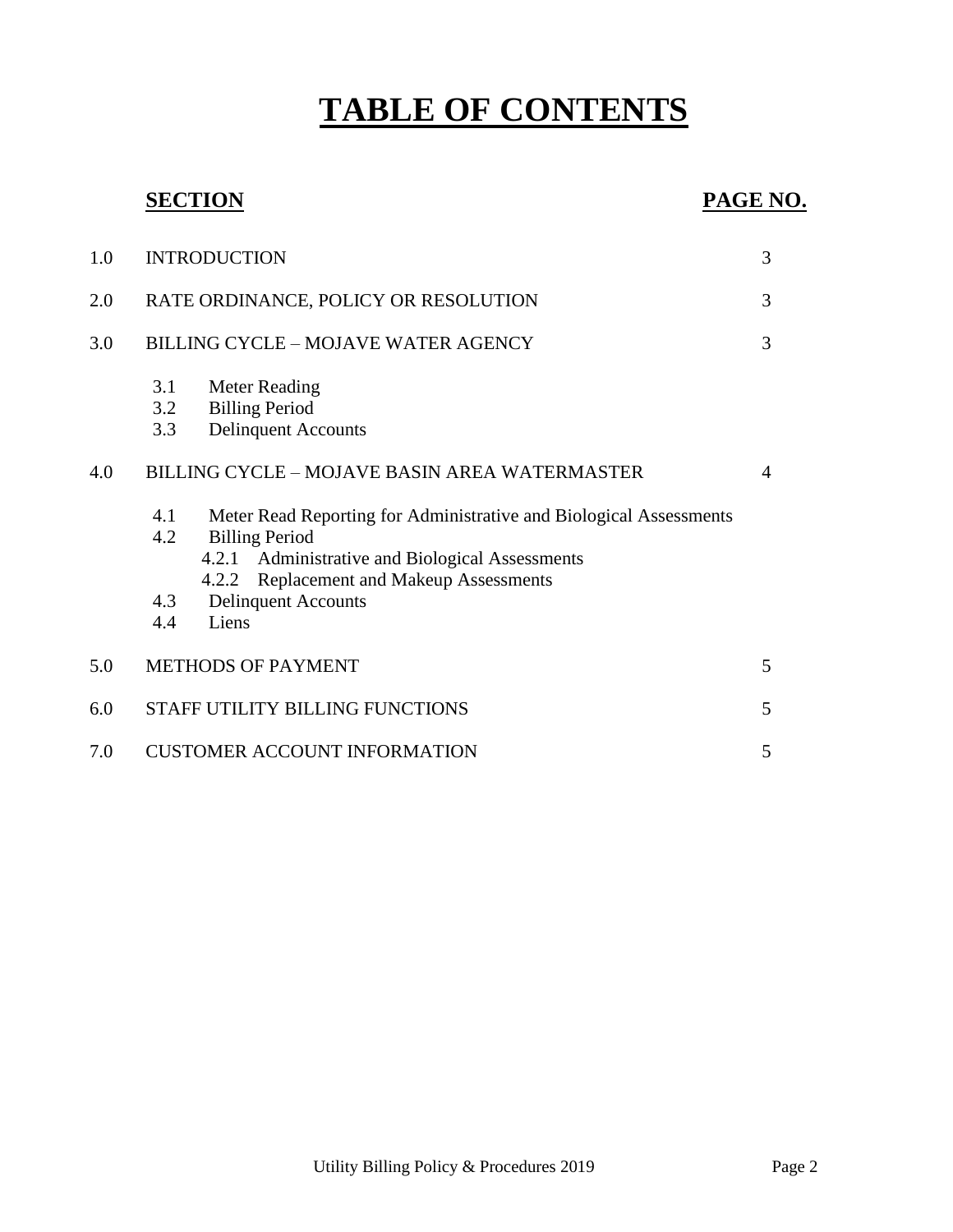#### 1.0 INTRODUCTION

The purpose of this policy is to provide consistent utility billing customer rules and guidelines for Mojave Water Agency ("the Agency") and Mojave Basin Area Watermaster ("Watermaster"), a component unit of the Agency. The Agency and Watermaster shall maintain account records for each customer that includes customer's legal name, billing address, service address, account number, current charges and account history including consumption, past due charges, penalties and fees. Based on unique circumstances, the Agency staff may authorize exceptions to this policy.

#### 2.0 RATE ORDINANCE, POLICY OR RESOLUTION

The Mojave Water Agency is organized and operated pursuant to the Mojave Water Agency Law, California Water Code Appendix 97. All charges shall be calculated in accordance with the specific rate ordinance, policy or resolution as adopted by the Mojave Water Agency Board of Directors.

The Agency shall only serve customers within its boundaries, however the Board of Directors may authorize the sale of surplus water to other entities through exchange and transfer agreements, and under special conditions and rates as set.

#### 3.0 BILLING CYCLE – MOJAVE WATER AGENCY

Finance shall provide each utility customer a monthly bill which shall include the billing period, payment due date, meter readings (if applicable), consumption amount and total charges plus any fees, penalties or previous balance. Water usage will be billed in units of whole acre feet, based on actual meter readings.

#### 3.1 METER READING

Meters are read at regular intervals by Agency staff. Bills will be issued on a monthly basis to the mailing address for the customer of record. One month's service for a billing period does not necessarily correlate to the calendar month. The Agency reserves the right to read meters and present bills for longer or shorter periods.

#### 3.2 BILLING PERIOD

Monthly billings shall be mailed within thirty (30) calendar days following the dates of service. The date the bill is created shall be known as the billing date. The bill shall be due and payable in full within thirty (30) days after the billing date. The due date will be noted on each bill. If the due date falls on an Agency observed holiday, Saturday or Sunday the due date shall be on the first business day following the holiday or weekend.

#### 3.3 DELINQUENT ACCOUNTS

If a regular monthly bill is not paid in full on or before the due date, a late fee equal to 10% on the current billed amount plus 0.5% on any outstanding balance from the prior month shall be added to the customer's account. The eleventh  $(11<sup>th</sup>)$  day following the due date shall be known as the delinquent date. In the event of a billing error, late fees will be removed from the account as determined by Agency staff. Management has the discretion to waive a late fee one-time per customer on a case-by-case basis.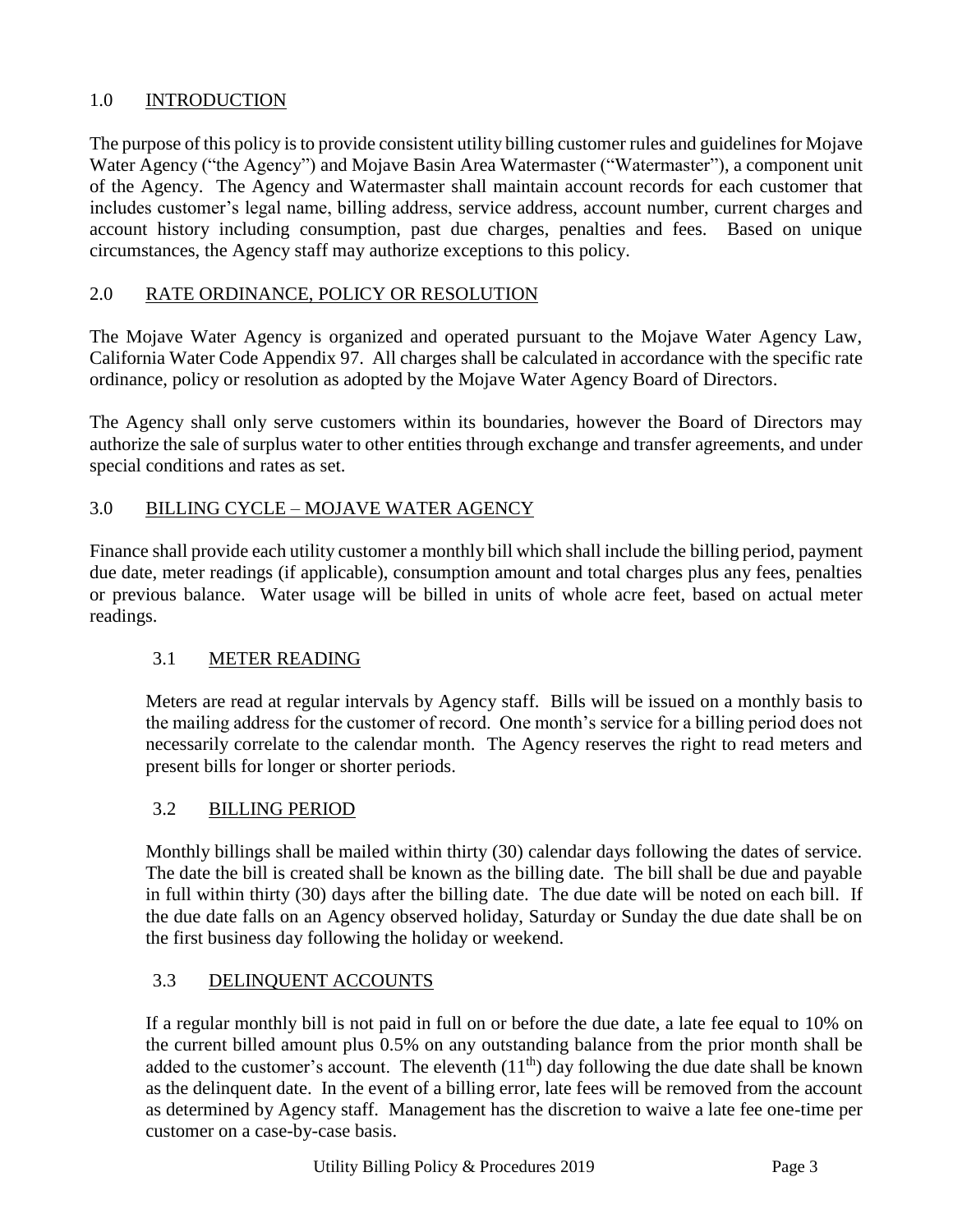#### 4.0 BILLING CYCLE – MOJAVE BASIN AREA WATERMASTER

Finance shall provide each utility customer an annual water consumption bill which shall include billing period, payment due date, verified consumption amount and total charges plus any fees, penalties and/or previous balance. Finance will coordinate with Watermaster to determine which customers are to be billed. Water usage will be billed in units of whole acre feet for Administrative, Biological and Replacement Assessments. Makeup Assessments will be billed in fractional acre feet.

#### 4.1 METER READ REPORTING FOR ADMINISTATIVE AND BIOLOGICAL ASSESSMENTS

Customers are required to report water production for each well on a quarterly or annual basis as determined by Watermaster. An annual verification of water production will be conducted by Watermaster staff.

#### 4.2 BILLING PERIOD

Bills shall be mailed within the time period mentioned below. The date the bill is created shall be known as the billing date. The bill shall be due and payable in full within thirty (30) days after the billing date. The due date will be noted on each bill. If the due date falls on an Agency observed holiday, Saturday or Sunday the due date shall be on the first business day following the holiday or weekend.

#### 4.2.1 ADMINISTRATIVE AND BIOLOGINAL ASSESSMENTS

The billing period for the Administrative and Biological Assessments will be for the entire water year most recently ended. The water year begins October  $1<sup>st</sup>$  and ends September 30<sup>th</sup> every year. Bills will be created and mailed upon completion of annual verification which is estimated to be by the end of January of each year.

#### 4.2.2 REPLACEMENT AND MAKEUP ASSESSMENTS

The billing period for the Replacement and Makeup Assessments will be for the entire water year most recently ended. The water year begins October 1<sup>st</sup> and ends September 30th every year. Bills will be created and mailed by June 1, with a due date of July 1.

#### 4.3 DELINQUENT ACCOUNTS

Pursuant to the Judgement, "If a regular annual bill is not paid in full on or before the due date, the account shall bear interest at the current San Bernardino County property tax delinquency rate. Said interest rate shall be applicable to any said delinquent assessment from the due date thereof until paid. Any assessment payable pursuant to the Judgement shall be deemed delinquent: 1) if paid in person, if not paid within five (5) days of the date due; 2) if paid by electronic funds transfer, if not paid within three (3) banking days of the date due; or 3) if paid by any other means, if not paid within ten (10) days of the date due. Any assessment shall also be deemed delinquent in the event that any attempted payment is by funds that are not good and sufficient."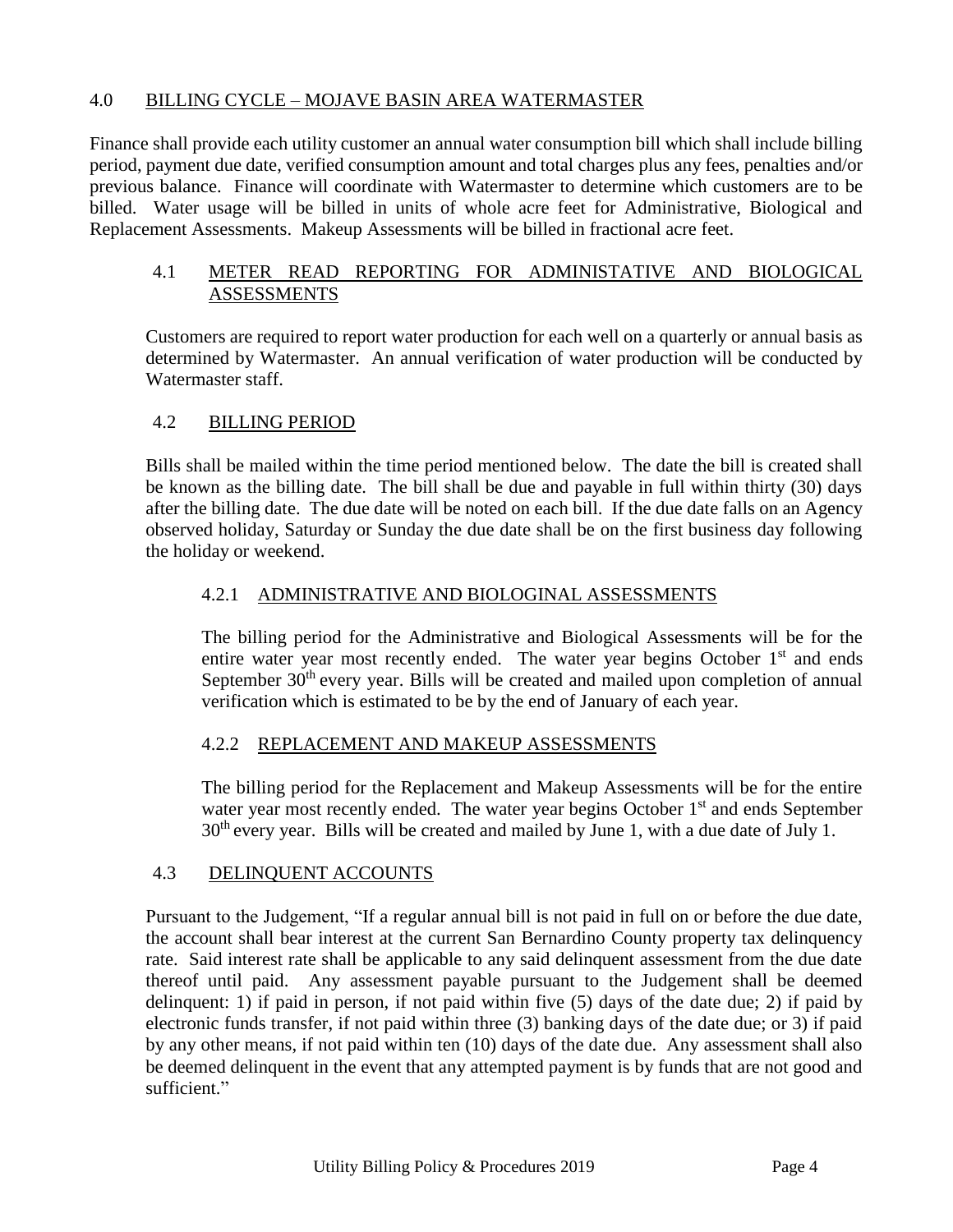For consistency, if a Watermaster bill is not paid in full within 10 days following the due date, a late fee equal to 10% on the current billed amount plus 0.5% of the outstanding balance from the prior month will be added to the customer's account each month until paid in full. The eleventh  $(11<sup>th</sup>)$  day following the due date shall be known as the delinquent date. In the event of a billing error, late fees may be removed from the account as determined by Agency staff. Management has the discretion to waive a late fee one-time per customer on a case-by-case basis.

#### 4.4 LIENS

A lien will be placed upon customer parcels if the amount past due is more than twenty five dollars (\$25), including any late fees or penalties. The customer will be notified prior to the lien process starting and given the opportunity to bring the account current before a lien is placed with the San Bernardino County Auditor-Controller's office. The lien shall remain on a parcel until all charges for that lien are paid in full. A customer can pay a delinquent balance after a lien has been placed with the County; however, a release of lien fee will also be collected at the time of payment that is equal to the current year County fee.

#### 5.0 METHODS OF PAYMENT

Bills are due and payable upon receipt. Payment may be made at the Agency's main office, through U.S. mail or by automatic payment methods. The Agency will accept cash, check, money order, bank cashier's check or direct pay through the customer's financial institution. The customer is responsible to ensure that the Agency receives payment in a timely manner.

Returned payments due to insufficient funds fee is twelve dollars (\$12).

#### 6.0 STAFF PROCEEDURES FOR DEPOSITS

The Administrative Assistant/front desk clerk will be responsible for making all deposits with the Agency or Watermaster's financial institution either by remote deposit or in-branch deposit. Remote deposits will be made on a daily basis, with the exception of low dollar amount checks that can be held until the next day's deposit. Any single check greater than one hundred dollars (\$100.00) will be remote deposited on the same day it is received. Checks will not go longer than seventy-two (72) hours without being deposited. All cash deposits, without regard to amount, will be taken to the bank for deposit on the same day cash is received. An Agency receipt must be filled out and a copy provided to the customer for all cash deposits. A copy of the bank deposit receipt must be provided to the individual posting the deposit into the financial software.

Finance will load the deposits into the Agency's financial software for posting to the customer account.

#### 7.0 CUSTOMER ACCOUNT INFORMATION

The names, addresses and records of the Agency's or Watermaster's customers are not available to the public, except to the extent required by law. No mailing list compiled from the financial software of the Agency or Watermaster will be made available to the public by any of the Agency's or Watermaster's officers or employees. Disclosure of specific account information is made in accordance with customer consent or in the absence of customer consent, disclosure may occur pursuant to a court order, or if the disclosure is otherwise in accordance with federal or state law.